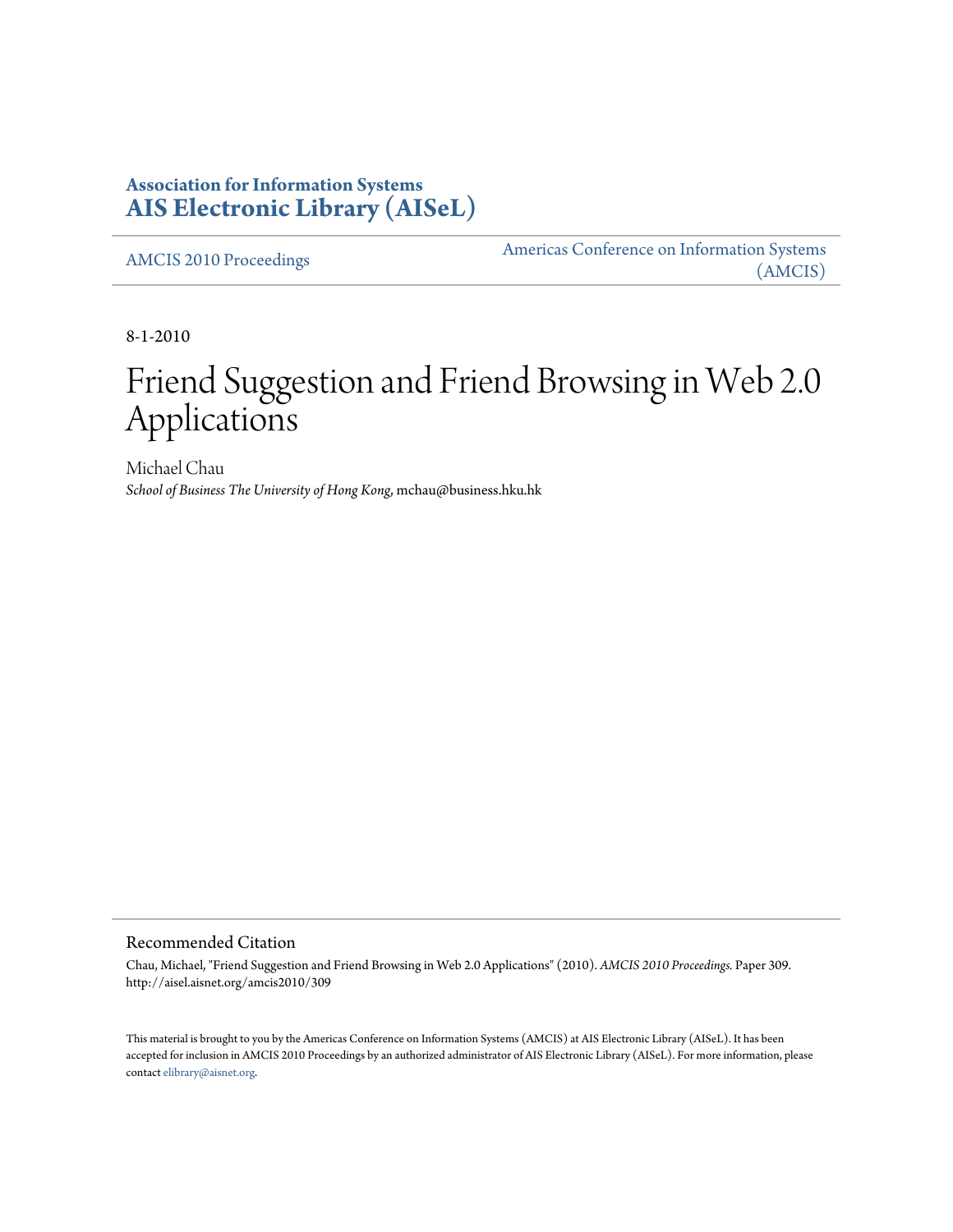## **Friend Suggestion and Friend Browsing in Web 2.0 Applications**

**Michael Chau**  School of Business The University of Hong Kong mchau@business.hku.hk

#### **ABSTRACT**

Web 2.0 and social network applications have become increasingly popular. It is important for these applications to help users in maintaining their social networks by providing functions on friend suggestion and friend browsing. However, little study in this area has been reported in the literature. This paper proposes the design of two modules for friend suggestion and friend browsing. The first module is based on Hopfield Net spreading activation, while the second module is based on hyperbolic tree and self-organizing map. The proposed evaluation plan is also presented in the paper.

#### **Keywords**

Web 2.0; friend suggestion; friend browsing; spreading activation, hyperbolic tree, self-organizing map.

#### **1. INTRODUCTION**

Web 2.0 applications have become very popular in recent years. Many Web 2.0 sites, such as Facebook, MySpace, Friendster, and Twitter, allow users to create and maintain their social network online. There has been a significant amount of research in the area of Web 2.0 applications and social network analysis. Many of these studies focus on identifying the important nodes in a network (e.g., Chau & Xu, 2007) or studying the effectiveness and efficiencies of the network (e.g., Cao et al., 2009). In addition, there are some studies that apply data mining on social networks.

Managing one's social network is an important function for users in Web 2.0 sites. This includes finding existing and new friends in the network and browsing the social network. A friend suggestion function can help a user to locate old friends (friends whom the user already knew from other media) and new friends with similar interest. A friend browsing function allows users to visualize their friend circles more clearly. Although these features exist in many social networking websites, it is suggested that there are two major areas that can be improved. First, only some data mining techniques have been applied but there are many other data mining and text mining techniques that have not been tested on social network management. Second, many of the existing studies focused on finding the characteristics of the social network data, but few studies have investigated how the results should be presented to and utilized by users. The proposed study is to address these issues by applying some mining and visualization techniques on social network data and studying how this can help in social network applications and Web 2.0 sites. The study aims to answer the following research questions. First, is it feasible and effective to apply mining algorithms and visualization in friend suggestion and in friend browsing? Second, what are the characteristics of users' behaviors in searching and browsing for friends on the web? This paper proposes to design a module for friend suggestion using Hopfield Network spreading activation and a visualization module for friend browsing based on hyperbolic tree and self-organizing maps. These methods are chosen because of their wide successes in previous text and web retrieval research and their ability to help users in real tasks by network analysis and visualization. In practice, the proposed techniques can be applied in real-world social networking websites to help users in finding friends and maintaining their social networks on the web.

The rest of the paper is organized as follows. In the following section, related work will be reviewed. This is followed by the detailed design of the two modules. Lastly, the evaluation plan and potential implications of the research are discussed.

#### **2. RELATED WORK**

#### **Web 2.0 Sites and Social Network Analysis**

Web 2.0 sites, such as Facebook, MySpace, and Wikipedia, are becoming increasingly popular in recent years. These Web sites are often characterized by user-generated content and user collaboration. There are various types of social linkages and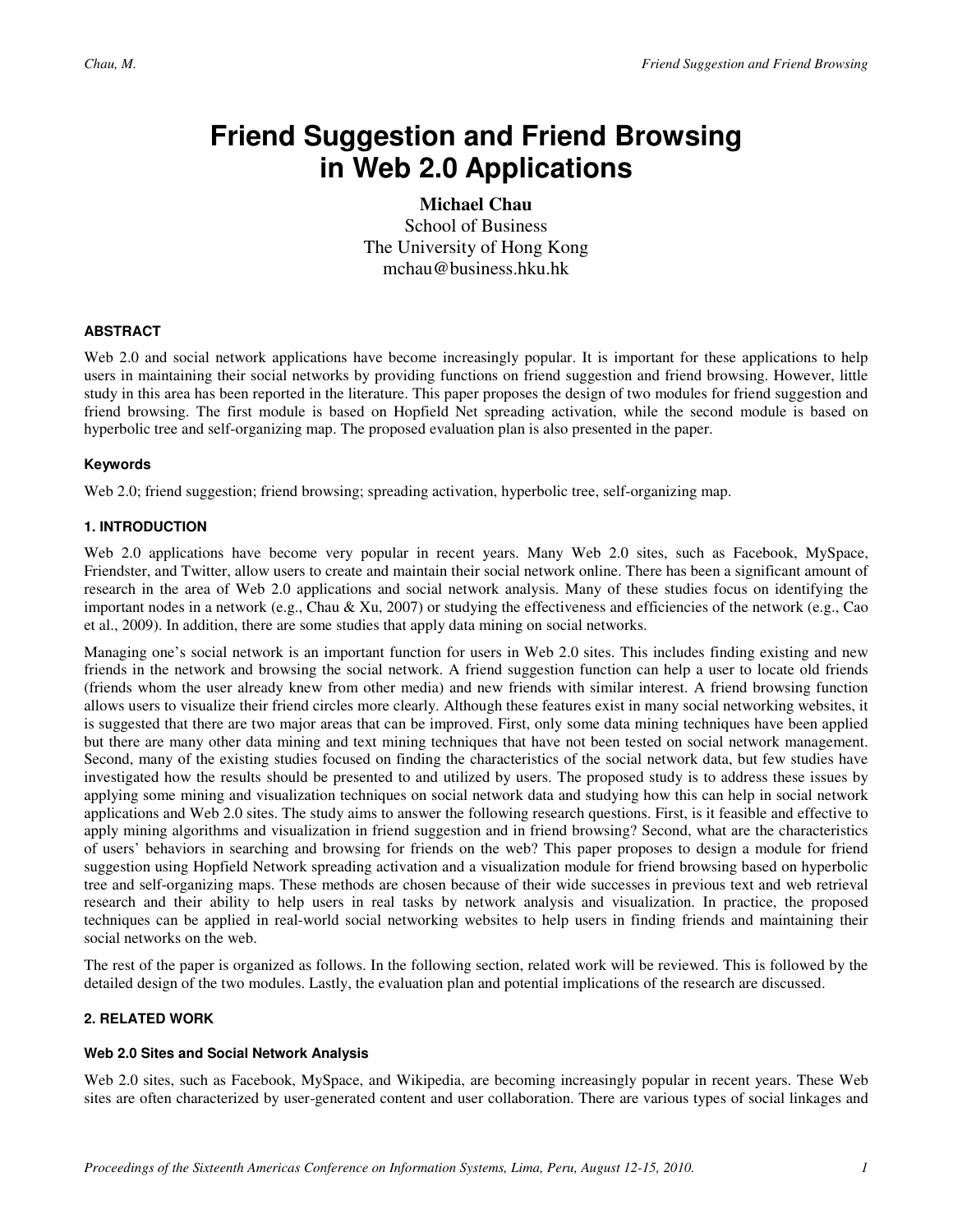interactions among users on these sites. Examples of these social linkages include the friend relationship in social networking sites (e.g., Facebook), the commenting relationship in blogs, and the co-purchase relationship in e-commerce sites (e.g., Amazon), among others. These linkages form the social networks that are of interest to both research studies and commercial applications (Chau & Xu, 2007; Kumar et al., 2005).

Previous research has proposed several methods to analyze relationships and identify communities in online social networks and the characteristics of these networks. For example, it has been suggested that different types of connections between online users have different characteristics and play different roles in facilitating interactions between them (Ali-Hasan & Adamic, 2007) and enable various types of network functions (Adar & Adamic, 2005).

Researchers have also employed various techniques, including graph algorithms and web structure mining methods, to extract communities in websites (Kumar et al., 2005; Fang et al., 2007). It has been reported that these communities often show significant temporal bursts around a specific topic in a period of time (Kumar et al., 2005). Recently, the topology of online social networks has also been studied, where different topological features, such as in-degree distributions, average shortest path lengths, and clustering coefficients of different online social networks, are compared (Shi et al., 2007).

#### **Hopfield Network Spreading Activation**

Hopfield Network is a type of artificial neural networks based on asynchronous parallel processing (Hopfield, 1982). Characterized by a number of locally stable states, Hopfield Network is often used to store and retrieve knowledge (Chau & Chen, 2003; Chau & Chen, 2007). Spreading activation algorithms have been proposed in several information retrieval applications over Hopfield Network (Belew, 1989; Chen & Ng, 1995). In these studies, the items to be retrieved (e.g., keywords, documents, or concepts) are represented by the neurons in the Hopfield Network. The relationships among these entities are calculated based on probabilities or similarities, and are represented by the synaptic weights between the neurons. When a search query is received, the corresponding node will be activated and this activation will spread through the network to retrieve relevant results.

#### **Network Visualization**

There exist a large number of studies in the area of visualizing network data. In general, a major issue for consideration in displaying network data is the complexity of the network. Because of the large number of nodes and the edges between them, network data can be too complex for display because of the overcrowded display (Eick, 1996). Visualization techniques often need to focus on only one part of the network. For example, a hyperbolic display allows users to focus on some data of interest while keeping some neighbor data in the contextual display (Lamping et al., 1995). Other techniques such as zooming have also been proposed.

Similarly, clustering and summarization techniques can be applied to the data for better visualization display. For example, Kohonen's self-organizing maps have been applied in visualizing web documents (Kohonen et al., 2000; Chen et al., 2002). Self-organizing maps are useful for mapping high-dimensional data into two-dimensional displays, thus making the visualization more easily understandable by users.

#### **3. PRPOSED APPROACH**

#### **Friend Suggestion**

The first step to develop a visualization model for social networks is to define a similarity measure  $sim(x, y)$  for the relationship between any pair of nodes (people) *x* and *y* in the network. Many measures have been used to calculate the relationship between people in social networking websites in previous research, such as the similarity between the two people's profiles or the number of interactions between the two people. Previous research has shown the effectiveness of combining content-based and structure-based features (Chau & Chen, 2008). This study proposes to use three measures for calculating similarity between two people based on profile content, entry content, and linkage relationships. The similarities for profile content and entry content between two people can be calculated by the cosine similarity score between the content based on TFIDF (term frequency multiplied by inverse document frequency) using a vector space model (Salton, 1989). The linkage relationship can be defined based on whether the two people belong to the same community, have subscribed to each other, or have commented on each other's entry (Ali-Hasan and Adamic, 2007; Chau & Xu, 2007; Kumar et al., 2005).

Based on the similarity measures, this study proposes the use of a spreading activation algorithm to suggest relevant friends to users. The reason for using Hopfield Net is because of its previous success in applications searching for similar objects (Chau & Chen, 2007). When the friend suggestion function is used, a user is represented as a node in the network and the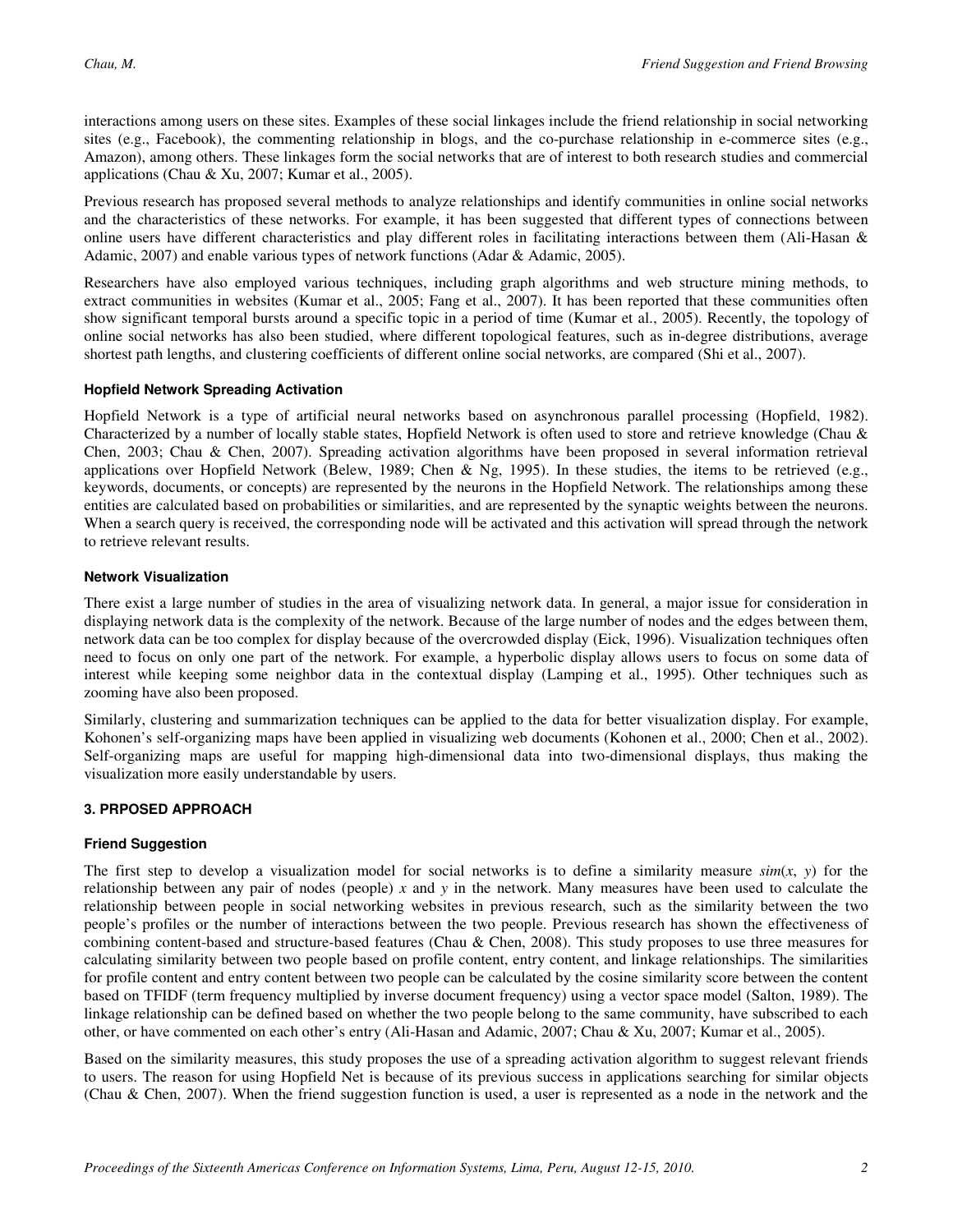neighbors of the node will be activated and suggested to the user. The activation strength will be based on the similarity score on the edge (Chen & Ng, 1995) and only nodes with an activation score about a threshold will be suggested. Afterwards the neighbors of these friends will also be activated, and the process will continue until the required number of suggested friends is reached or the activation scores of all neighbors are below the threshold. Specifically, the social network of a user is modeled as a Hopfield Network (Hopfield, 1982), where every person  $p_i$  can be defined as a neuron *i*. For suggesting friends to a person  $p_0$ , all current friends of this person are first activated. This set of persons at form the starting set of neurons in at time  $t = 0$  and the activation score  $\mu_i(0)$  for each person  $p_i$  can be defined by the similarity measure between  $p_0$  and  $p_i$ :

$$
\mu_i(0) = \text{sim}(p_i, p_0) \tag{1}
$$

During the activation process, the activation score of a neuron *i* at time *t* > 0 is defined as follows:

$$
\mu(t) = f_s\left(\sum_{i \neq j} sim(p_j, p_i) \mu_j(t-1)\right)
$$
 (2)

The summation term in Equation (2) represents the summation of the similarity scores of between a person  $p_j$  and  $p_i$  for all persons  $p_j$  who have a link with  $p_i$ . The function  $f_s$  is a slightly modified sigmoidal function that normalizes the summation value into the interval [0,1). When this activation score of a neuron is above a threshold, the neuron should be activated (i.e., fired). All neighbor nodes (i.e., friends) of an activated node will then be added to the network. The network converges when the difference between the average activation scores at time *t* and *t*-1 is not significantly different, or when *t* is larger than a certain limit.

#### **Friend Browsing**

Based on the linkage among the nodes, this study proposes two visualization methods to present the network to users, namely Social Tree and Social Map. The Social Tree is a visualization tool for exploring the social network using a tree metaphor, while the Social Map is a two-dimensional display for query clusters generated based on artificial neural networks. The Social Tree will be developed as a tool to help users visualize the social network using a tree metaphor. This study proposes to build the Social Tree using both hierarchical list and hyperbolic tree. The hyperbolic tree was developed by Xerox PARC (Lamping & Rao, 1994; Lamping et al., 1995). A hyperbolic tree radiates towards the edge of a circular space and is good at visualizing large networks of data. An example of a hyperbolic tree created by InXight Software Inc. is shown in Figure 1. Previous research has shown that while users are more familiar with the hierarchical display (e.g., the Microsoft Windows Explorer), the hyperbolic tree can allow users to focus on a particular area while keeping the overall context (Lamping  $\&$ Rao, 1994; Xiang et al., 2005). A combination of the two on the same display will be implemented, which has been shown to be effective (Xiang et al., 2005). Because there is no restriction on the depth of level that the users can explore, the tool will allow users to search for related friends easily as well as to browse the social network space.

The second approach to assist user browsing is a two-dimensional display. A self-organizing map (SOM) approach (Kohonen, 1995; Kohonen et al., 2000) is used to cluster and visualize the social network. A sample SOM display is shown in Figure 2 (Chau et al., 2001). The SOM technique automatically categorizes friends into different clusters based on their similarity. The similarity scores can be calculated in the same way as described earlier in this paper. The algorithm produces a visual map consisting of different regions where each region contains similar people. Regions that are similar are located close to each other (Lin et al., 2000). A number of systems utilizing this technique have been built for various types of data and achieved great success, but there is little work on applying SOM in social network visualization. Based on its success in previous work (Zhu et al., 2010), it is believed that such a multi-layered, two-dimensional will be very useful for friend browsing in social network applications.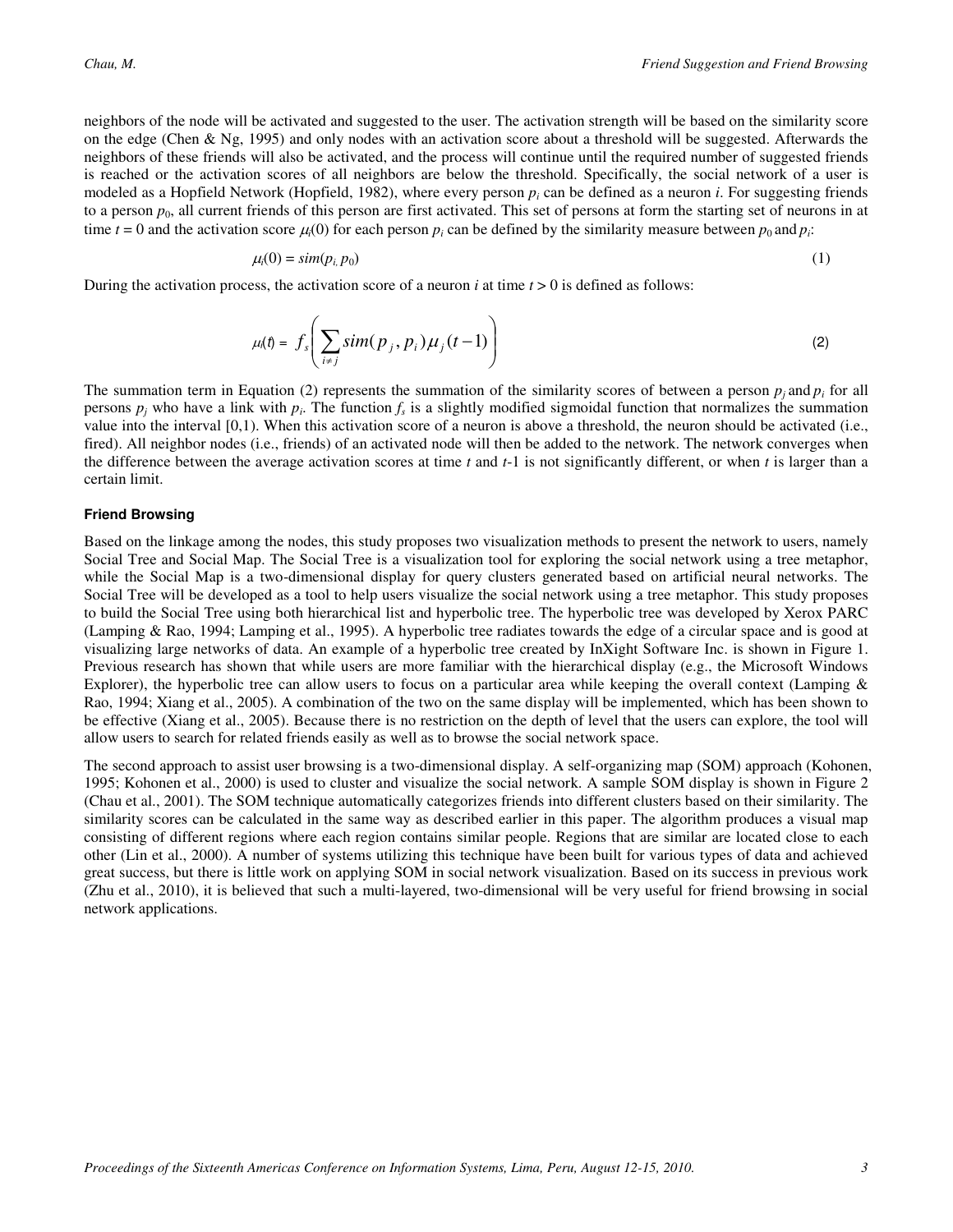

**Figure 1. A hyperbolic tree for visualization (InXight Software, Inc.)** 



**Figure 2. A self-organizing map display of clusters (Chau et al., 2001)**

#### **4. PROPOSED EVALUATION AND DISCUSSIONS**

The two proposed modules will be evaluated for their effectiveness and efficiencies. First, the friend suggestion module will be evaluated in user studies. Subjects will be recruited to use the friend suggestion system in an online social network website and evaluate the friend list suggested by the proposed algorithm against the list suggested using a simple benchmark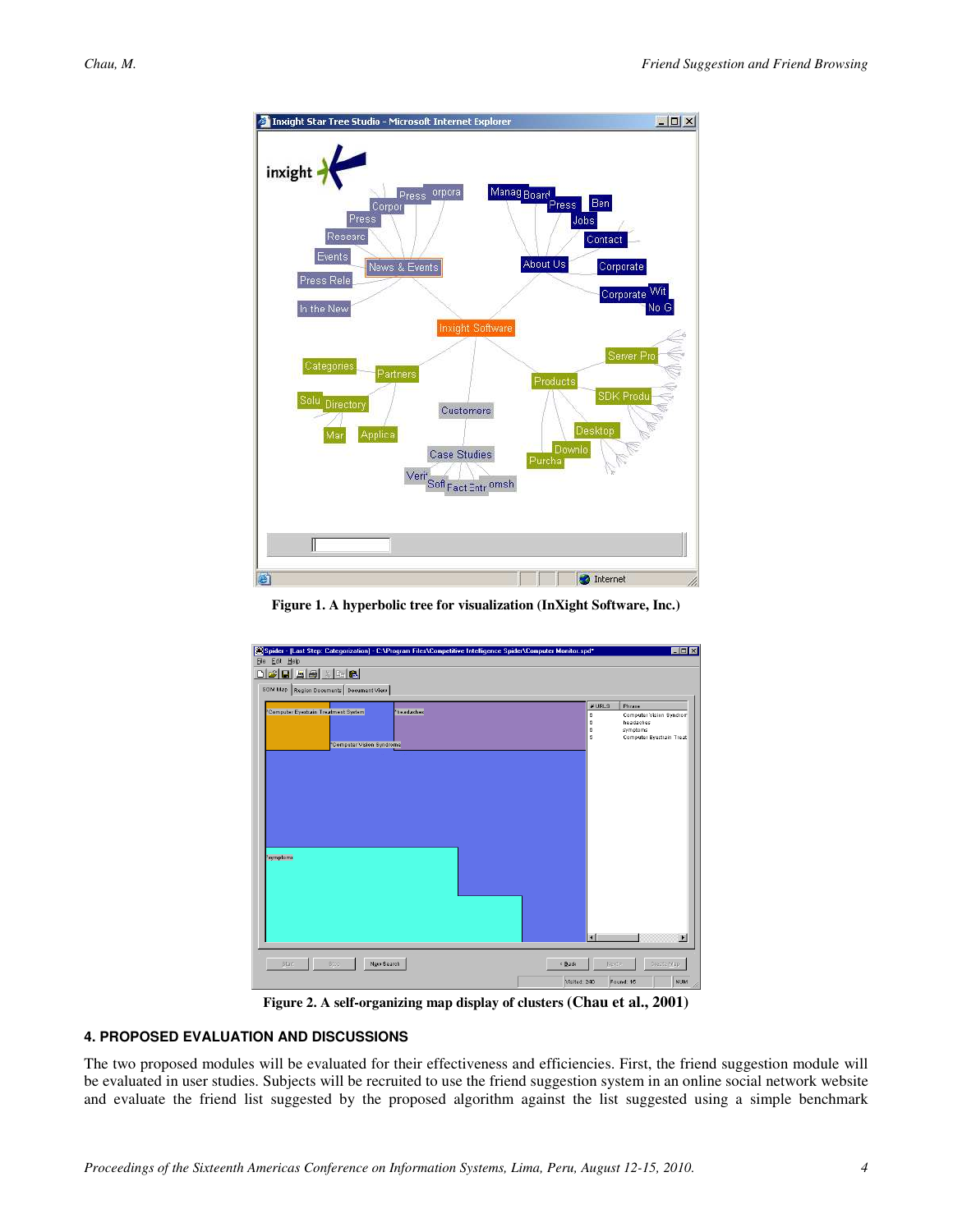heuristics (e.g., a list of people who are the "friends of friends" of the subject. The performance of the proposed method will be measured by precision and recall rates of the results. The speed of the proposed algorithm will also be measured and evaluated.

For the visualization module, subjects will be recruited to perform various tasks using the two proposed methods Social Tree and Social Map and compare it against a simple list display. The accuracy and time achieved by the subjects in finding their desired friends will be recorded and evaluated. User satisfaction towards the proposed visualization will also be recorded through questionnaires.

The proposed research will have the following potential contributions. First, the study evaluates the feasibility and performance of applying spreading activation in friend suggestion and two visualization techniques in friend browsing. The study will also provide a better understanding of users' behaviors in searching and browsing for friends on the web. In practice, the proposed techniques can be applied in real-world social networking websites to help users in finding friends and maintaining their social networks on the web.

#### **ACKNOWLEDGMENT**

The project has been supported in part by the HKU Seed Funding for Basic Research (#10208140 and #10400397). The author thanks the track chairs, mini-track chairs, and anonymous reviewers for their constructive comments on the paper.

#### **REFERENCES**

- 1. Adar, E. and L.A. Adamic (2005). "Tracking Information Epidemics in Blogspace," in *Proceedings of the 2005 IEEE/WIC/ACM International Conference on Web Intelligence (WI'05)*, Compiegne, France.
- 2. Ali-Hasan, N.F., and Adamic, L.A. (2007). "Expressing Social Relationships on the Blog through Links and Comments," *International Conference on Weblogs and Social Media*, Boulder, Colorado, 2007.
- 3. Belew, R. K. (1989). "Adaptive Information Retrieval: Using a Connectionist representation to Retrieve and Learn about Documents," in *Proceedings of the 12th ACM-SIGIR Conference*, Cambridge, MA, June 1989.
- 4. Cao, J., Knotts, T., Xu., J. and Chau, M. (2009). "Word of Mouth Marketing through Online Social Networks," in *Proceedings of the Americas Conference on Information Systems*, San Francisco, California, USA, August 6-9, 2009.
- 5. Chau, M. and Chen, H. (2003). "Comparison of Three Vertical Search Spiders," *IEEE Computer*, 36(5), 56-62.
- 6. Chau, M. and Chen, H. (2007). "Incorporating Web Analysis into Neural Networks: An Example in Hopfield Net Searching," *IEEE Transactions on Systems, Man, and Cybernetics (Part C)*, 37(3), 352-358.
- 7. Chau, M. and Chen, H. (2008). "A Machine Learning Approach to Web Page Filtering Using Content and Structure Analysis," *Decision Support Systems*, 44(2), 482-494.
- 8. Chau, M. and Xu, J. (2007). "Mining Communities and Their Relationships in Blogs: A Study of Online Hate Groups," *International Journal of Human-Computer Studies*, 65(1), 57-70, 2007.
- 9. Chau, M., Zeng, D., and Chen, H. (2001). "Personalized Spiders for Web Search and Analysis," in *Proceedings of the First ACM/IEEE-CS Joint Conference on Digital Libraries (JCDL'01)*, Roanoke, Virginia, USA, June 24-28, 2001, 79- 87.
- 10. Chen, H., Chau, M., and Zeng, D. (2002). "CI Spider: A Tool for Competitive Intelligence on the Web," *Decision Support Systems*, 34(1), 1-17.
- 11. Chen, H. and Ng, T. (1995). "An Algorithmic Approach to Concept Exploration in a Large Knowledge Network (Automatic Thesaurus Consultation): Symbolic Brand-and Bound Search vs. Connectionist Hopfield Net Activation," *Journal of the American Society for Information Science*, 46(5), pp. 348-369.
- 12. Eick, S. T. (1996). "Aspects of Network Visualization," *IEEE Computer Graphics and Applications*, 16(2), 69-72.
- 13. Fang, X., Sheng, O. R. L., and Chau, M. (2007). "ServiceFinder: A Method Towards Enhancing Service Portals," *ACM Transactions on Information Systems*, 25(4), 2007.
- 14. Hopfield, J. J. (1982). "Neural Network and Physical Systems with Collective Computational Abilities," *Proceedings of the National Academy of Science,* USA, 1982, 79(4), pp. 2554-2558.
- 15. Kohonen, T. (1995). *Self-organizing Maps*, Springer-Verlag, Berlin.
- 16. Kohonen, T., Kaski, S., Lagus, K., Salojärvi, J., Honkela, J., Paatero, V., and Saarela, A. (2000). "Self Organization of a Massive Document Collection," *IEEE Transactions on Neural Networks*, 11(3), 574-585.
- 17. Kumar, R., Novak, J., Raghavan, P., and Tomkins, A. (2005). "On the Bursty Evolution of Blogspace," *World Wide Web: Internet and Web Information Systems* 8, 2005, pp. 159-178.
- 18. Lamping, J. and Rao, R. (1994). "Laying out and Visualizing Large Trees Using a Hyperbolic Space," *Proceedings of the ACM Symposium on User Interface Software and Technology (UIST '94),* pp. 13-14, Marina del Rey, California, November 1994.